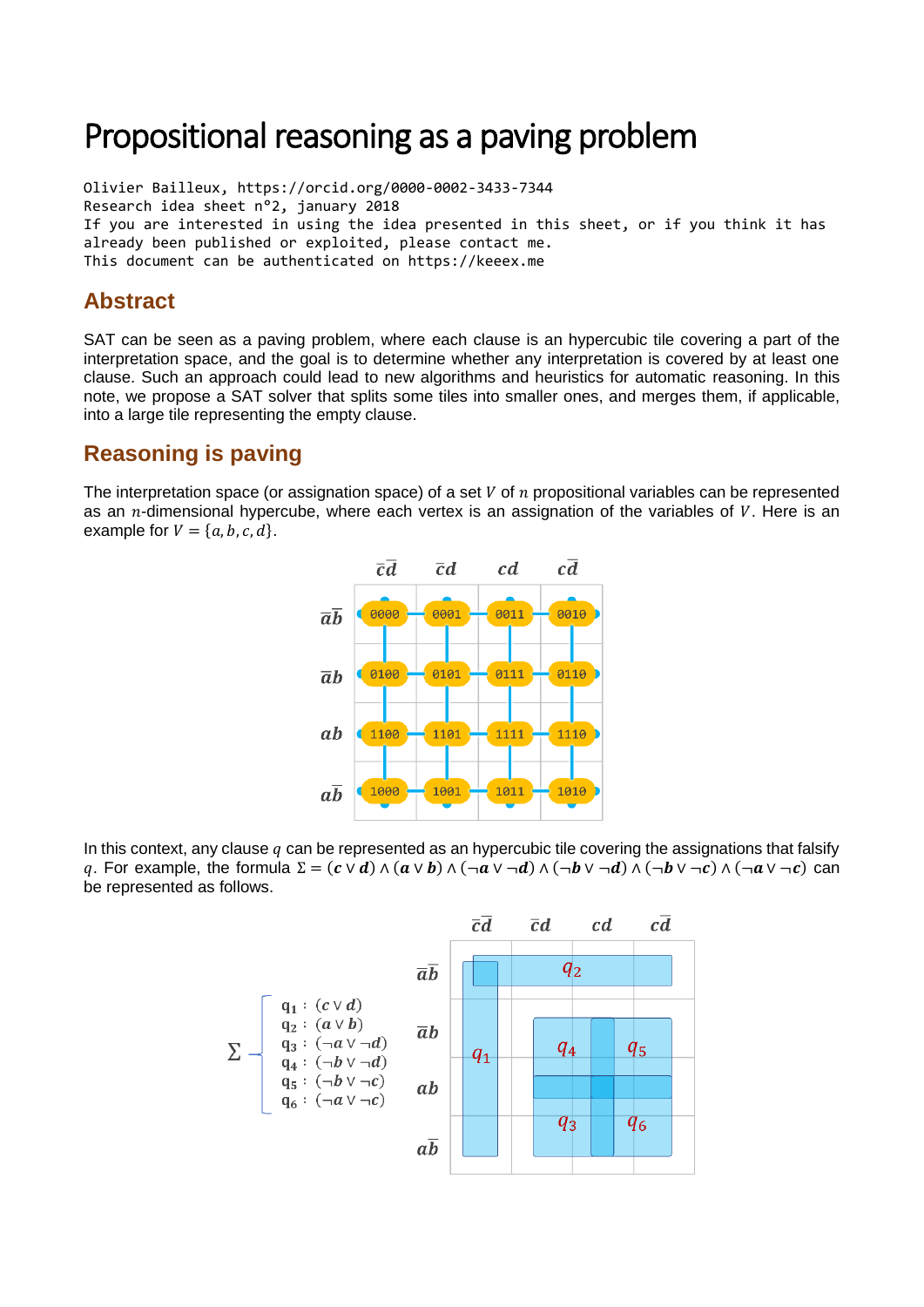The Resolution rule can be applied to any pair  $\{q_1, q_2\}$  of contiguous tiles, i.e., disjoint tiles such that at least one vertex of  $q_1$  is connected to a vertex of  $q_2$  by an edge of the hypercube representing the interpretation space. The resolvent of  $q_1$  and  $q_2$  is then the largest hypercubic tile that is entirely covered by the wo premises  $q_1$  and  $q_2$ .

Il the following example, the two contiguous premises  $(a \wedge c)$  and  $(\neg a \wedge \neg b)$  allow to produce the resolvent  $(\neg b \land c)$ .



Here are 7 Resolution steps allowing to refute Σ. The blue tiles represent the original clauses. The pink tiles are the first generation resolvents. The yellow tiles are the second generation resolvents, etc. The numbers in each tile represent the initial clauses involved in its production.



Sometimes, Resolution produces a smallest tile as the used premises. And some formulae can only be refuted by producing smaller tiles than the initial ones. In [Hard Examples for Resolution, Alasdair Urquhart, 1987], a family of such formulae is presented, whose refutation by Resolution requires to produce more and more smaller tiles before it becomes possible to merge these tiles into larger and larger ones until the empty clause is produced.

Here are the initial tiles of such a formula with 6 variables and 16 clauses of 3 literals, grouped into 4 blocks. The interpretation space is the 6-dimensional hypercube represented as a 3-dimensional Karnaugh map.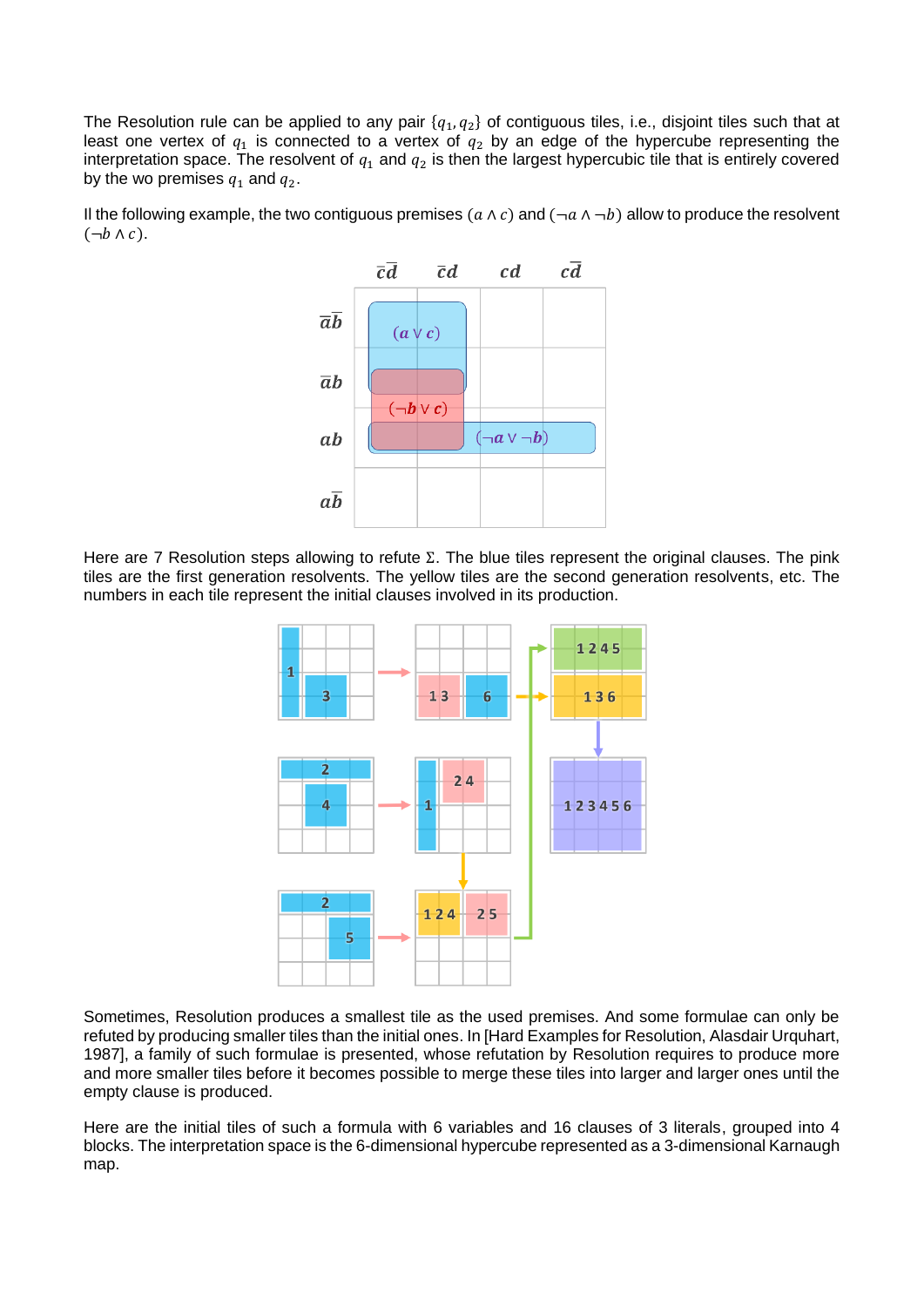

The clauses belonging to the same block are not contiguous and then can not be resolved together. The only possible resolvents of first generation can be obtained from premises belonging to two different blocks, and the corresponding tiles are smaller than the initial one, as shown bellow.



The relationship between the size of the smallest tiles (the widest clauses) and the size of the shortest refutations is well established in [Short Proofs are Narrow - Resolution made simple, Eli Ben-Sasson and Avi Wigderson, 2000].

#### **Reverse Resolution: a new algorithm for SAT?**

Often, Resolution produces tiles that overlap those that already exist, and somehow increases the average number of tiles covering an assignment. This phenomenon can be limited by the elimination of tiles completely covered by only one other. This operation is called subsumption.

We propose a new approach that consists in gradually repaving the interpretation space with nonoverlapping parts of the initial tiles. We work with two sets of clauses: F, which initially contains all the clauses, and C, which is initially empty. Then the following sequence is repeated until either C covers all the space, or F is empty.

1. Choose a clause q in F that does not overlap any clause of C, if applicable, then remove q from F and add it to C.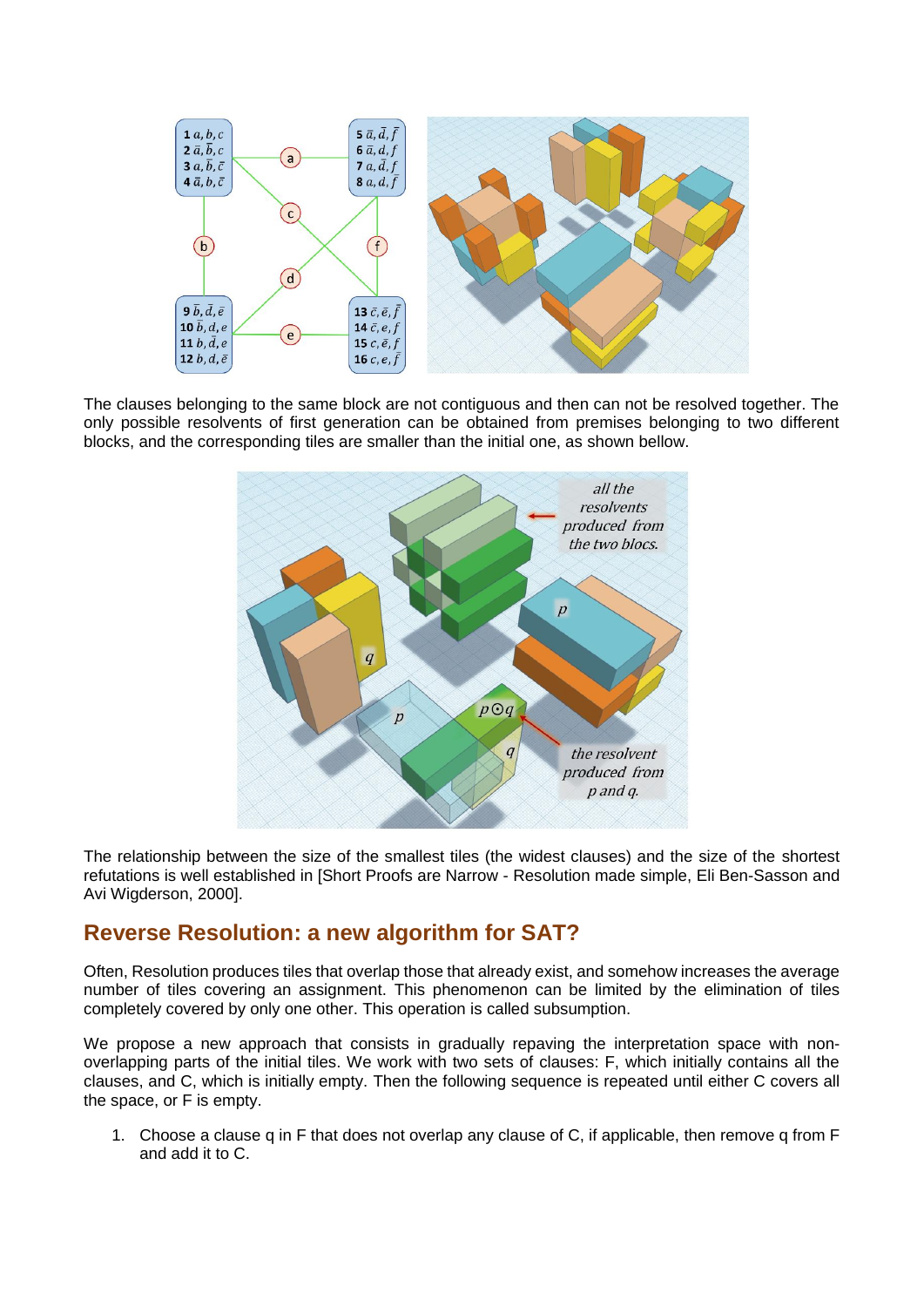2. If step 1 fails, choose a clause q in F and split it into two clauses q1 = q ∨ x and q2 = q ∨ ¬x, where x is a variable not used in q. If q1 or q2 is covered (subsumed) by either another clause of F or a clause of C, then remove it from F.

Here, we can see F and C after 2 iterations from the formula Σ.



Here are the states after 3 and 4 iterations.



And here is the final state, where the tiles in C cover all the interpretation space with no overlapping, which can be checked quickly and proves that the formula is inconsistent.